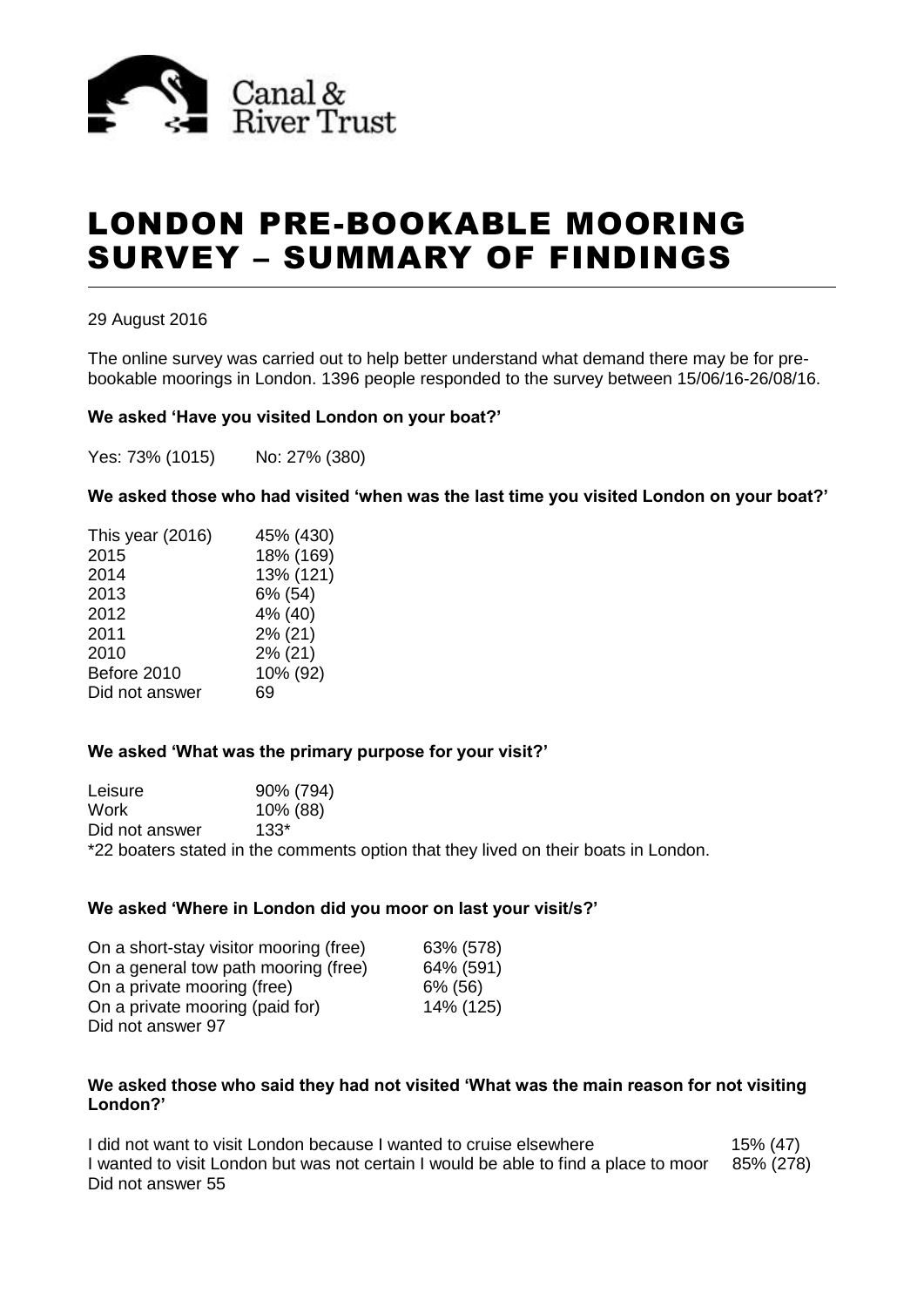# **We asked 'Please tell us which (if any) of the following would be important to you if you were to cruise your boat to central London?'**

| ÷                                                                                                        | Very<br>important | Important $-$ | Not very<br>important | <b>Not</b><br>$important$ $\sim$<br>at all | Total $-$ | Weighted<br>Average |
|----------------------------------------------------------------------------------------------------------|-------------------|---------------|-----------------------|--------------------------------------------|-----------|---------------------|
| A<br>quaranteed<br>place to<br>moor my<br>boat when<br><b>Larrived</b>                                   | 51.10%<br>627     | 23.39%<br>287 | 14.91%<br>183         | 10.59%<br>130                              | 1.227     | 1.85                |
| A mooring<br>close to<br>boat<br><b>facilities</b><br>(water<br>point,<br>waste<br>point,<br>refuse etc) | 15.36%<br>188     | 34.48%<br>422 | 37.99%<br>465         | 12.17%<br>149                              | 1,224     | 2.47                |
| A mooring<br>close to<br>local<br>services,<br>attractions<br>or<br>transport<br><b>links</b>            | 13.04%<br>159     | 49.88%<br>608 | 30.84%<br>376         | 6.23%<br>76                                | 1,219     | 2.30                |
| A safe and<br>secure<br>place to<br>moor my<br>boat                                                      | 60.55%<br>746     | 31.49%<br>388 | 6.09%<br>75           | 1.87%<br>23                                | 1,232     | 1.49                |
| A mooring<br>with<br>electricity<br>points                                                               | 2.64%<br>32       | 9.15%<br>111  | 32.65%<br>396         | 55.56%<br>674                              | 1,213     | 3.41                |

We asked 'If you wanted to plan a cruise to London, roughly how long do you think you would want to moor your boat in central London?'

1 night 3% (25)<br>2 nights 19% (18 2 nights 19% (188)<br>3 nights 24% (236)  $24\% (236)$ 4 nights 12% (121) 5 nights 11% (111) 6 nights 1% (13) 7 nights 28% (279) I do not want to cruise to London 2% (20) Did not answer 403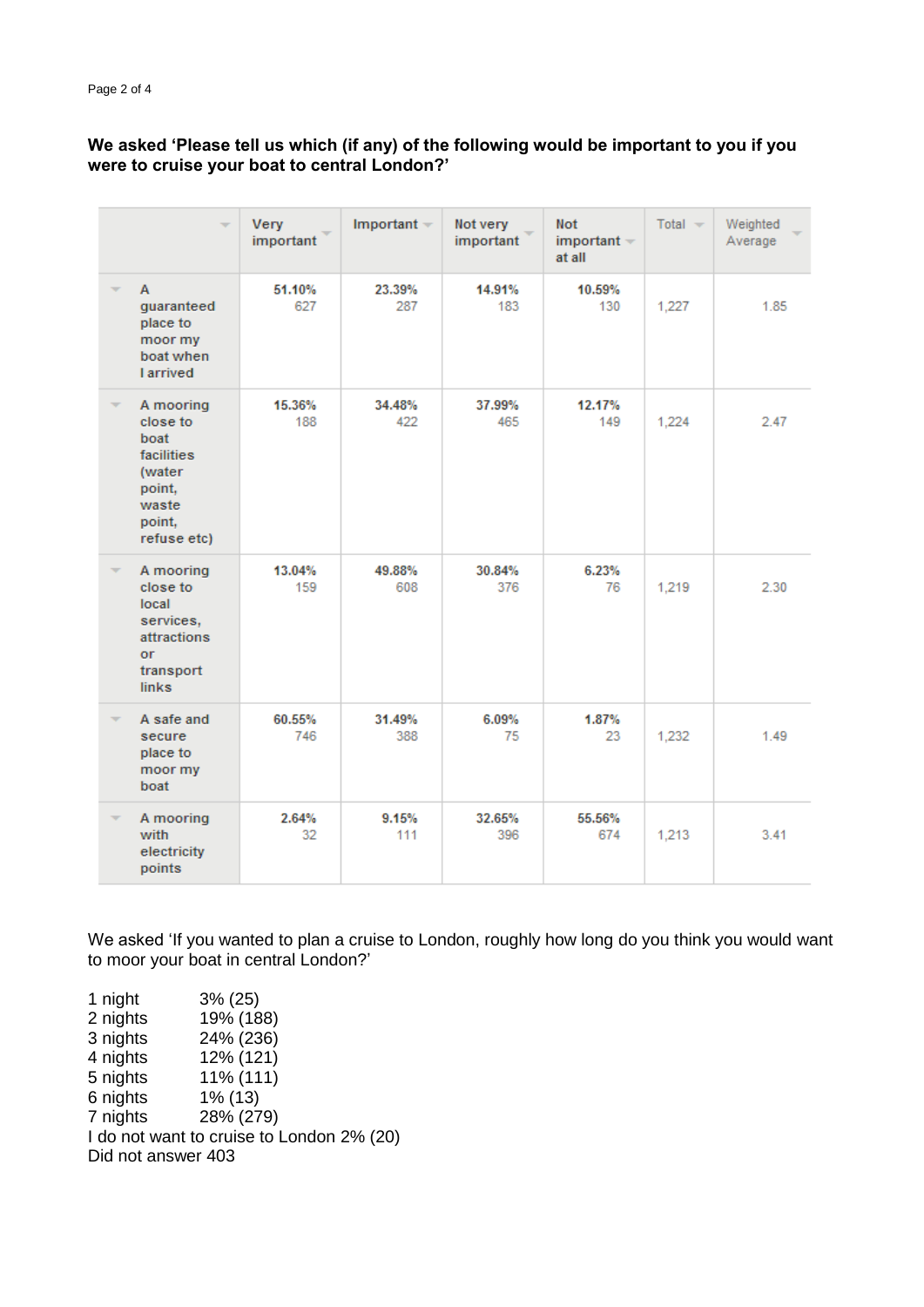**We asked 'If it was possible to book a reserved short-stay mooring space in central London would you be willing to pay for this?'**

| Yes            | 59% (729) |
|----------------|-----------|
| Nο             | 41% (505) |
| Did not answer | 162       |

**We asked those who said they would be willing to pay to reserve a short-stay mooring 'What would you be willing to pay per night to book a guaranteed mooring space in central London?'**

| £2 $(2)$                       | £17.50(1)  |
|--------------------------------|------------|
| £3 (15)                        | £20 (63)   |
| £5 (214)                       | £25 (23)   |
| £7(6)                          | £30 (9)    |
| £8 (13)                        | £40 $(1)$  |
| £10 (313)                      | £50 (6)    |
| £12 $(5)$                      | £100 $(1)$ |
| £15 $(41)$                     | £200 $(1)$ |
| Did not answer with a price 15 |            |

# **We asked 'What kind of boater are you?'**

| A boater with a home mooring                | 67% (754) |
|---------------------------------------------|-----------|
| A boater who continuously cruises 33% (377) |           |
| Did not answer                              | 265       |

#### **We asked 'How long have you had a boat?'**

| Less than a year  | 5% (56)   |
|-------------------|-----------|
| 1-3 years         | 20% (236) |
| 4-5 years         | 14% (161) |
| More than 5 years | 60% (721) |
| Did not answer    | 222       |
|                   |           |